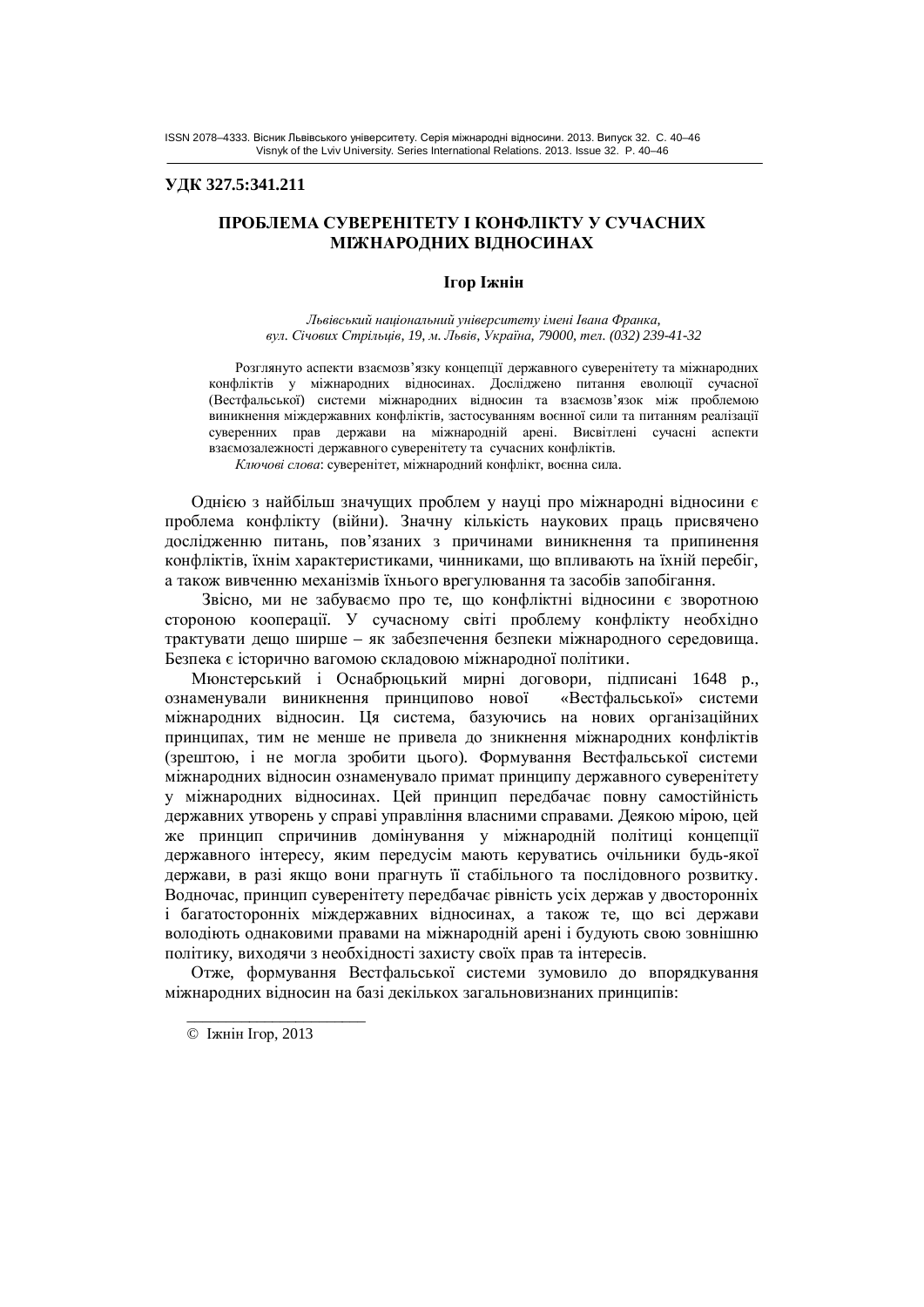– суверенної рівності держав у політико-правових відносинах;

– відсутності універсальної сили на світовій арені, що могла б обмежити дії окремих держав чи диктувати їм свою волю;

– державного інтересу, як визначального чинника у справі формування та реалізації зовнішньої політики держав.

Перемога у міждержавних відносинах принципу суверенітету над принципом універсалізму (що передбачав можливість і необхідність створення єдиної «універсальної» християнської держави/імперії у Європі, підпорядкованої одному правителю) зумовила також і до формування сприйняття міжнародних відносин як анархічних у своїй природі.

Зазначимо, що, як наслідок формування такої системи міжнародних відносин, рівні (принаймні формально) між собою держави можуть і, безперечно, повинні самостійно забезпечити захист власних державних інтересів, у тім числі й силовими засобами. Внаслідок анархічності міжнародних відносин суверенні держави мають суверенне право захищатись від посягань на власний суверенітет, при цьому такі посягання можуть бути породжені прагненням іншої/інших держав захистити/забезпечити власні державні інтереси. Внаслідок цього в рамках Вестфальської системи міжнародних відносин, фактично, відбувається інституалізація міжнародного збройного конфлікту як інструменту вирішення суперечностей між державами. Окрім того, збройний конфлікт і збройне насильство стає ефективним, корисним і вельми ефективним інструментом зовнішньої політики будь-якої держави, яка бажає залишитись самостійним гравцем/актором на міжнародній арені.

Наголосимо на тому, що застосування сили у відносинах між державами не було забороненим. Кожна суверенна держава свідомо і безбоязно (в сенсі відсутності санкцій з боку міжнародного співтовариства власне за факт застосування сили) могла використати збройні сили в умовах конфлікту з метою захисту своїх інтересів. Ініціатор війни не отримував морального засудження і вільно міг захищати свої права та інтереси за допомогою зброї, без жодних побоювань за можливі моральні і правові наслідки такого застосування сили. Ніхто з учених-правників, що стояли біля витоків міжнародного сучасного права, (Е. де Ваттель, Г. Гроцій, Ф. де Вікторія)<sup>1</sup> [1], не заперечував можливості використання війни як засобу реалізації «природних» прав держави. Ваттель, зокрема, прямо вказував, що «природа дає людям право застосовувати силу у випадку необхідності забезпечення захисту чи реалізації прав» [6, с. 136]. В будь-якому разі збройне насильство у конфлікті перетворюється передусім на інструмент, застосування якого є політично вмотивованим і оцінюють який з точки зору політичної доцільності та необхідності.

Принципи Вестфальської системи передбачають, що будь-яка суверенна держава, опинившись у стані конфлікту з іншою чи іншими суверенними

 $<sup>1</sup>$  Див. Victoria de F. On the Law of War, (1557). Grotius H. The Laws of War and</sup> Peace, (1625). Vattel de E. Law of Nations, (1758).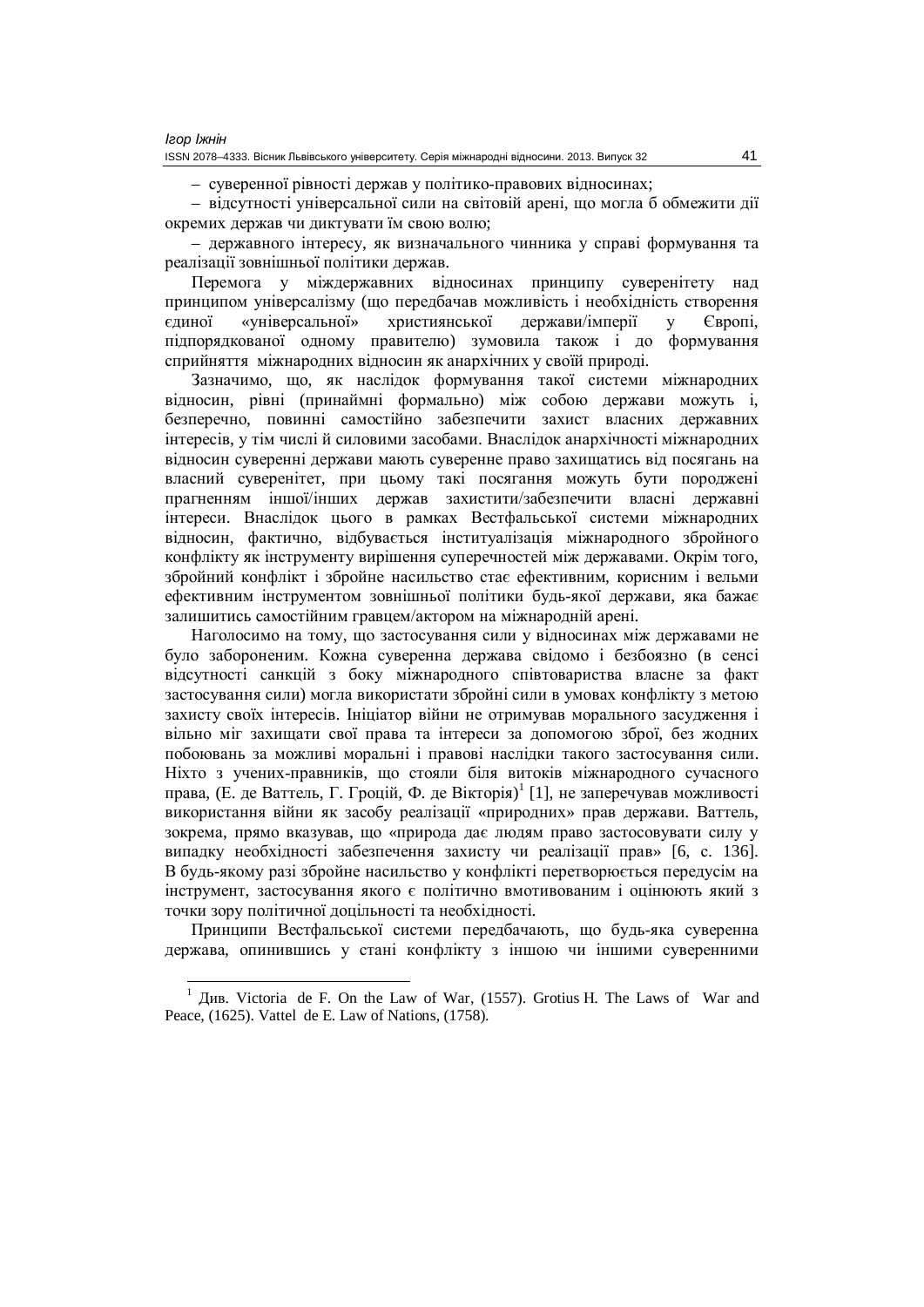державами, може піддатись збройному нападу. Отже, будь-якій державі необхідно готуватись до розвитку подій на міжнародній арені так, щоб зуміти захистити свій суверенітет і свої інтереси, в тому числі і збройними засобами (фактично, реалізуючи принцип si vis pacem, para bellum).

На зламі XIX-XX ст. у світі відбулись радикальні зміни в економічній, соціальній, науково-технічній сфері, у сфері комунікацій. Це дало змогу державам збільшити можливості у сфері застосування збройного насильства, розширило географічно масштаби збройних конфліктів, різко збільшився руйнівний потенціал сучасних озброєнь. Перша світова війна продемонструвала руйнівний потенціал, якого досягла людська цивілізація. Масштаб жертв і руйнувань, що зазнали головні держави-учасниці «Великої війни» 1914– 1918 рр., змусили поставити на порядок денний міжнародного співтовариства питання запровалження міжнародного контролю за збройним насильством. Провідними державами світу 1928 р. підписано знаменитий пакт Бріана-Келлогга, який в ідеалістичному дусі проголосив про відмову від війни як інструменту вирішення міжнародних суперечок (стаття 1) і зобов'язував усі сторони угоди вирішувати будь-які (курсив –авт.) суперечки винятково мирними засобами (стаття 2) [4]. В ідеалістичному ж дусі угода не передбачала жодних санкцій щодо порушників її положень. Окрім того, в угоді навіть не передбачали можливості, що Уголу про вілмову віл війни як інструменту національної політики можуть порушити. Учасниками цієї угоди стали близько 50-ти держав світу. Незважаючи на те, що цей документ у жодний спосіб не вплинув на реалізацію агресивних планів низки держав-учасниць (Італії, Німеччини, СРСР, Японії), однак разом з угодою про створення Ліги Націй це стало першою масштабною спробою обмежити можливість держав використовувати насильство у міжнародних відносинах. Слід також згалати і про укладення 1933 р. подібного документа державами Західної півкулі – Антивоєнна угода про відмову від агресії, учасниками якої стали Аргентина, Бразилія, Чилі, Мексика, Парагвай, Уругвай і США (так звана Угода Сааведра Ламаса). Щоправда, на відміну від пакту Бріана-Келлогга, ця угода передбачала запровадження механізмів мирного врегулювання суперечностей між державами через процедури примирення та арбітраж [3]. Ці угоди засвідчили принаймні на концептуальному рівні та рівні окремих державних діячів та представників політичних еліт готовність до певного обмеження державного суверенітету з метою обмеження міжнародного насильства.

Окрім іншого, систему міжнародних відносин ускладнили трансформація концепції державного суверенітету та доповнення її концепцією суверенітету національного, поява національних держав і перетворення національних/етнічно визначених спільнот на активних учасників міжнародно-політичних процесів. Проголошення права націй на самовизначення і, нехай вибіркова, реалізація цього права зумовили до утворення в Європі низки нових національнотериторіальних держав (Польща, Чехословаччина, Королівство Сербів, Хорватів і Словенців). Здебільшого новоутворені держави мали в своєму складі значні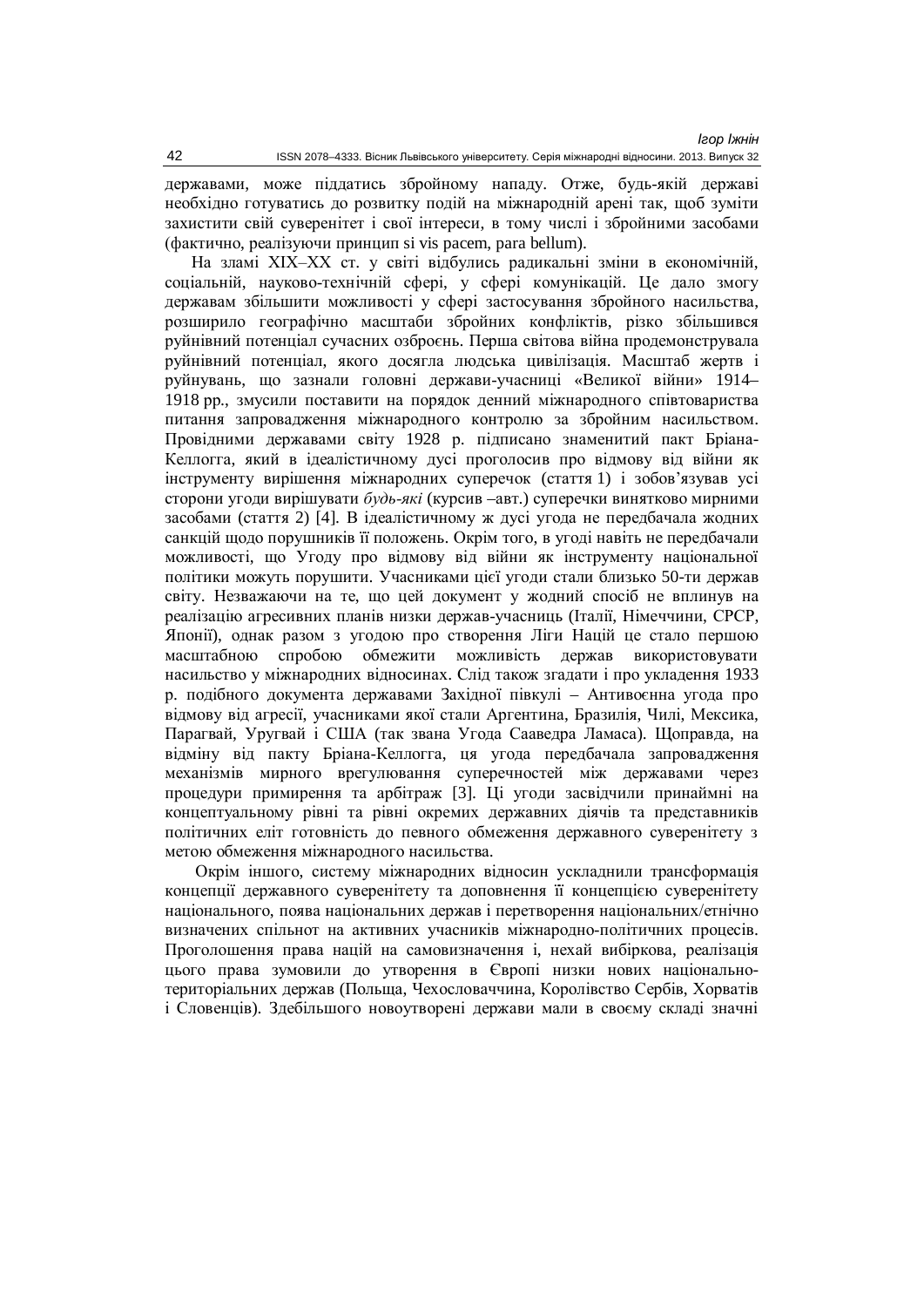етнонаціональні меншини, які, своєю чергою, прагнули до самовизначення та здобуття суверенітету. Окрім того, народи, яким по завершенню Першої світової війни не вдалось з тих чи інших причин реалізувати своє право на самовизначення, зовсім не відмовились від цієї ідеї (зокрема, й Україна). Запровадження власне принципу національного самовизначення водночас не ставить обмежень щодо того, як відбуватиметься дроблення окремо взятої держави/суспільства вздовж лінії етнонаціональної диференціації; не визначено які нації, народності, етноси, етнічні групи мають право на самовизначення і створення власних форм державного правління, а які ні. Усе це провокує прагнення до здобуття суверенітету, в тому числі і збройними засобами. Запровадження принципу поваги територіальної цілісності держави та незмінності державних кордонів немирними засобами, разом із принципом незастосування сили у міжнародних відносинах, закріплене Гельсінським Заключним актом 1975 р. [1], фактично обмежує народи в їхній боротьбі за право на самовизначення.

Друга світова війна, яка за своїми масштабами, за людськими жертвами та руйнуваннями наблизилась до війни *ідеальної* у класичному розумінні К. фон Клаузевіца – коли насильство виходить на перший план і затьмарює собою політичні цілі [2, с. 48], поставлені на початку конфлікту, натомість ставлячи на перший план питання пілковитого знишення супротивника, – зумовила ло створення Організації Об'єднаних Націй. Статут ООН формально заборонив застосування сили у міжнародних відносинах, окрім випадків індивідуальної та колективної самооборони, а також у випадках, санкціонованих Радою Безпеки OOH.

Заборона використання збройного насильства у міжнародних відносинах фактично зумовила до ситуації, коли держава зобов'язана захищати свій суверенітет і свої права, захищати свої інтереси і своїх громадян, але при цьому позбавлена одного з найефективніших і найнеобхідніших інструментів свого захисту – воєнної сили, в тому сенсі, що вона не може її використовувати інакше, як у цілях самооборони. Щодо цього самооборону трактують у звуженому сенсі – як відповідь на неспровокований напад. Хоча ще Ш. Монтеск'є вказував на той факт, що держава може опинитись у ситуації, коли фактично реалізуючи своє природне право на оборону, вона змушена здійснити напад на іншу державу, коли остання, скажімо, через певний час загрожуватиме першій знищенням [5]. Отже, сучасна система міжнародних відносин, яка продовжує функціонувати передусім на основі принципу суверенності держав, опиняється у стані концептуальної кризи внаслідок заперечення можливості держави застосовувати силу з метою захисту своїх прав та інтересів і відсутності ефективних механізмів, що замінили б собою використання воєнної сили.

Висновки:

1. Природа міжнародних відносин не змінилась – держави залишаються у «природному» стані суперництва.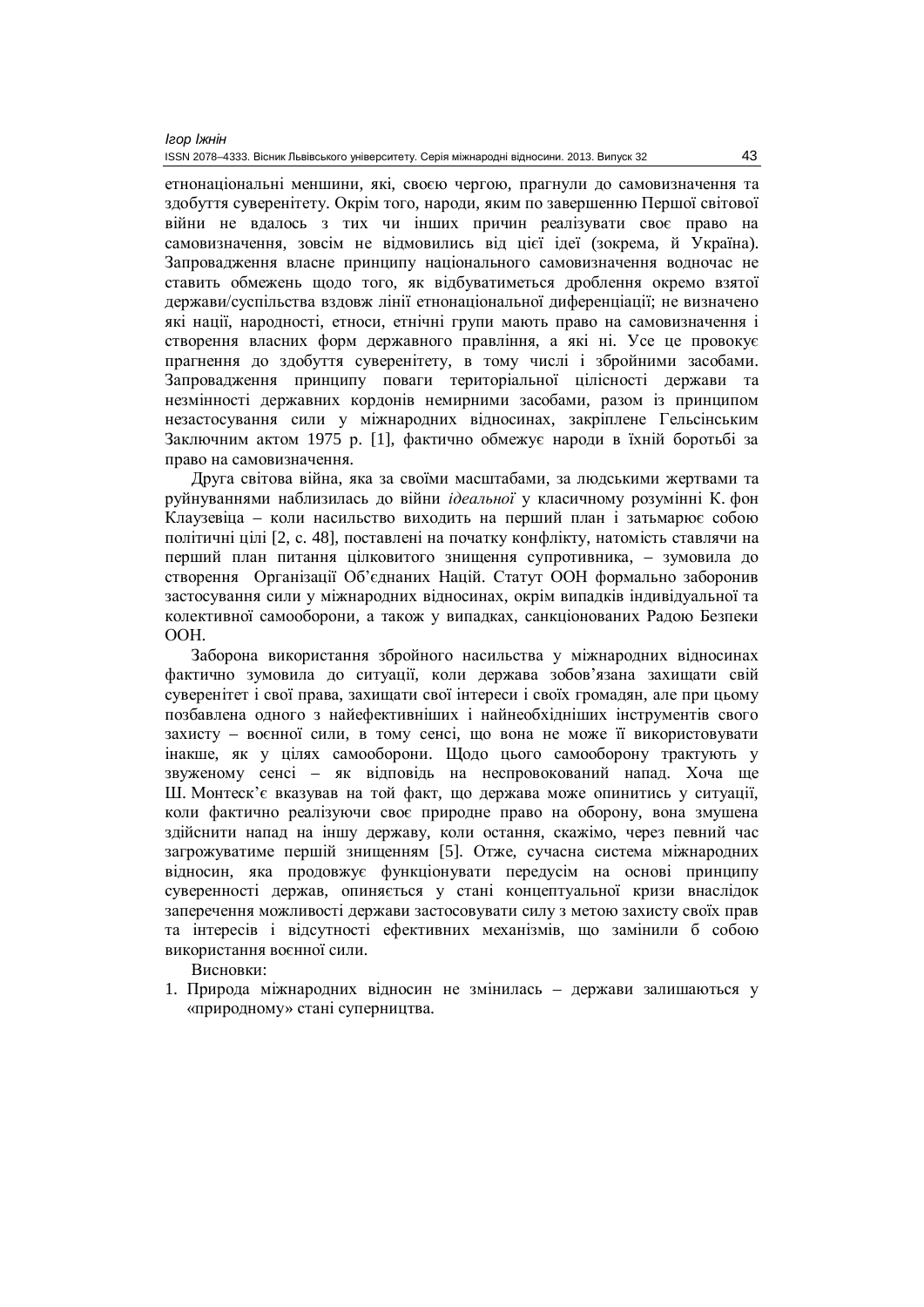- 2. Механізми, вироблені світовим співтовариством з метою усунення насильства з міжнародних відносин, не є достатньо ефективні.
- 3. Система відносин між державами і надалі спирається на ідею і концепцію державного (національного) суверенітету.
- 4. Водночас простежується поступова трансформація «Вестфальської» системи з характерними зростанням впливу недержавних акторів; впровадженням «новітніх» цінностей, таких як право на самовизначення, повага та захист прав людини тощо; «ерозією» державного суверенітету, формуванням транснаціональних спільнот і об'єднань та інше.
- 5. Держави (якщо вони бажають фігурувати в якості самостійних учасників міжнародних відносин) і надалі зобов'язані здійснювати захист свого суверенітету, національні інтереси, інтереси своїх громадян в умовах відсутності інститутів, що мають повноваження приймати рішення обов'язкові для всіх учасників системи.
- 6. Захист державних інтересів більше не може спиратись на легітимне застосування воєнної сили, створюючи певну суперечність в організації сучасної системи міжнародних відносин – опора на суверенітет держави і право та обов'язок його захищати vs заборона застосування сили. Скасування простого і зрозумілого принципу покладання виключно на власні силові можливості і позбавлення лержав можливості законно використовувати такий інструмент зовнішньої політики, як воєнна сила, своєю чергою підвищує ступінь невизначеності у системі міждержавних відносин, оскільки далеко не всі держави готові однозначно і беззастережно дотримуватись норм, що забороняють застосування сили. При цьому формується система відносин, в яких при декларованій рівності всіх держав-учасниць деякі держави стають «більш рівними», порівняно з іншими, на вілміну віл поперелніх історичних епох, коли фактично існувала зрозуміла ієрархія держав залежно від їхніх силових можливостей, а перерозподіл позицій у цій ієрархії відбувався і фіксувався в результаті війн і збройних конфліктів. На сучасному етапі держави, з одного боку, продовжують спиратись у своїй міжнародній політиці на силовий потенціал, однак при цьому не можуть його легітимно реалізувати без порушення норм міжнародного права. Така ситуація спричиняє ускладнення міждержавних відносин, проблем з легітимізацією свого статусу у системі міждержавних відносин, перенесення боротьби держав у інші (неполітичні) сфери, такі як боротьба в інформаційній, технологічній і культурній сферах.
- 7. Водночас зберігається висока вірогідність піддатись і збройному нападу, незважаючи на наявність забороняючих норм міжнародного права, що постійно демонструє сучасність міжнародних відносин. Механізми ж попередження і запобігання конфліктам часто виявляються неефективними.
- 8. У найрадикальнішому варіанті така ситуація може мати два можливих діаметрально протилежних наслідки: або поступове формування «глобального» уряду, що сформується навколо найбільш потужного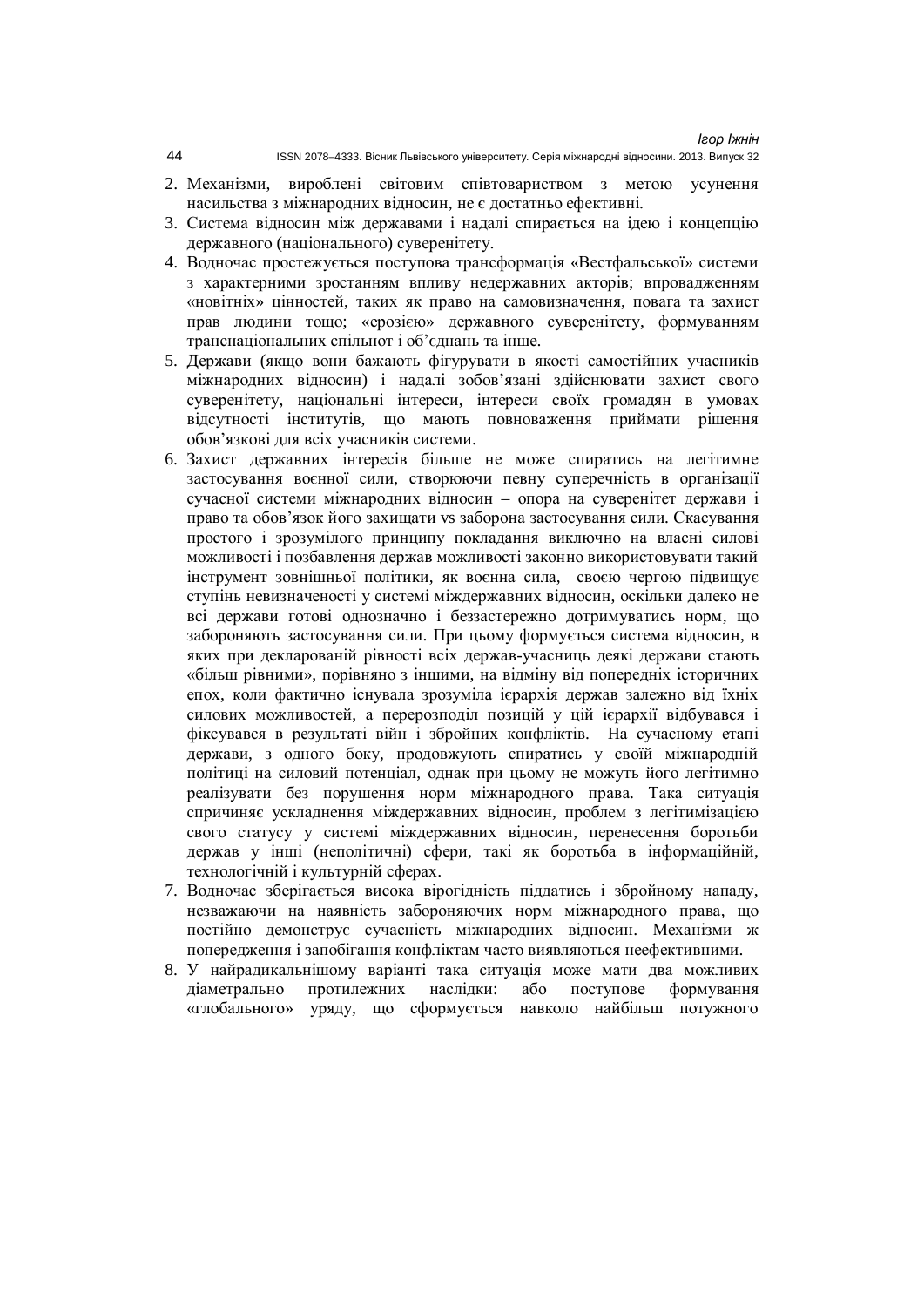політичного центру, який консолідувавши міжнародну спільноту, зможе брати на себе повноваження щодо легітимного застосування насильства у глобальному масштабі (малоімовірна перспектива); або ж справжня анархізація міжнародних відносин, коли за відсутності зрозумілих підстав і норм, що регулюють застосування сили, право на застосування сили почнуть привласнювати не лише державні утворення, але й недержавні актори самої різної природи, що, своєю чергою, може мати наслідком глобальний хаос і руйнування існуючої системи людської цивілізації загалом. Певним проявом останньої тенденції можна розглядати появу транснаціональних глобальних терористичних організацій, транснаціональних угруповань організованої злочинності, розширення масштабів діяльності незаконних збройних формувань, що використовують неконвенційні способи ведення боротьби, **•**<br>• втрата законними урядами багатьох країн «третього світу» контролю над територіями і ресурсами своїх держав, актуалізацію інтервенціонізму у міжнародних відносинах.

### СПИСОК ВИКОРИСТАНОЇ ЛІТЕРАТУРИ

1. Заключний акт Наради з безпеки та співробітництва в Європі від 01.08.1975 [Електронний ресурс]. – Режим доступу : [http://zakon2.rada.gov.ua/laws/show/994\\_055.](http://zakon2.rada.gov.ua/laws/show/994_055.)

2. *Клаузевиц К.* фон. О войне. – В 2 т. – Т.1 / К. фон Клаузевиц. – М. : ООО «Издательство АСТ»; СПб.: Terra Fantastica, 2002. – 558 с.

3. Anti-war Treaty of Non-aggression and Conciliation (Saavedra Lamas Treaty); October 10, 1933 [Electronic Resource]. Available at [http://avalon.law.yale.edu/20th\\_century/intam01.asp.](http://avalon.law.yale.edu/20th_century/intam01.asp.)

4. Kellogg-Briand Pact, 1928 [Electronic Resource]. Available at : <http://www.yale.edu/lawweb/avalon/imt/kbpact.htm.>

5. *Montesquieu C*. The Spirit of Laws (1748) / C. Montesquieu. – Book X. – Of Laws in the Relation They Bear to Offensive Force. – [Electronic Resource]. Available at : [http://www.constitution.org/cm/sol\\_10.htm.](http://www.constitution.org/cm/sol_10.htm.)

6. *Vattel E. de*. Law of Nations (1758) / E. de Vattel. On War. Book III. Chap.1. Of War, – Its Different Kinds – and the Right of Making War. – Philadelphia, 1883. [Electronic Resource]. Available at : [http://www.constitution.org/vattel/vattel\\_03.htm.](http://www.constitution.org/vattel/vattel_03.htm.)

> *ɋɬɚɬɬɹɧɚɞɿɣɲɥɚɞɨɪɟɞɤɨɥɟɝɿʀ 15.10.2012 ɉɪɢɣɧɹɬɚɞɨɞɪɭɤɭ 25.10.2012*